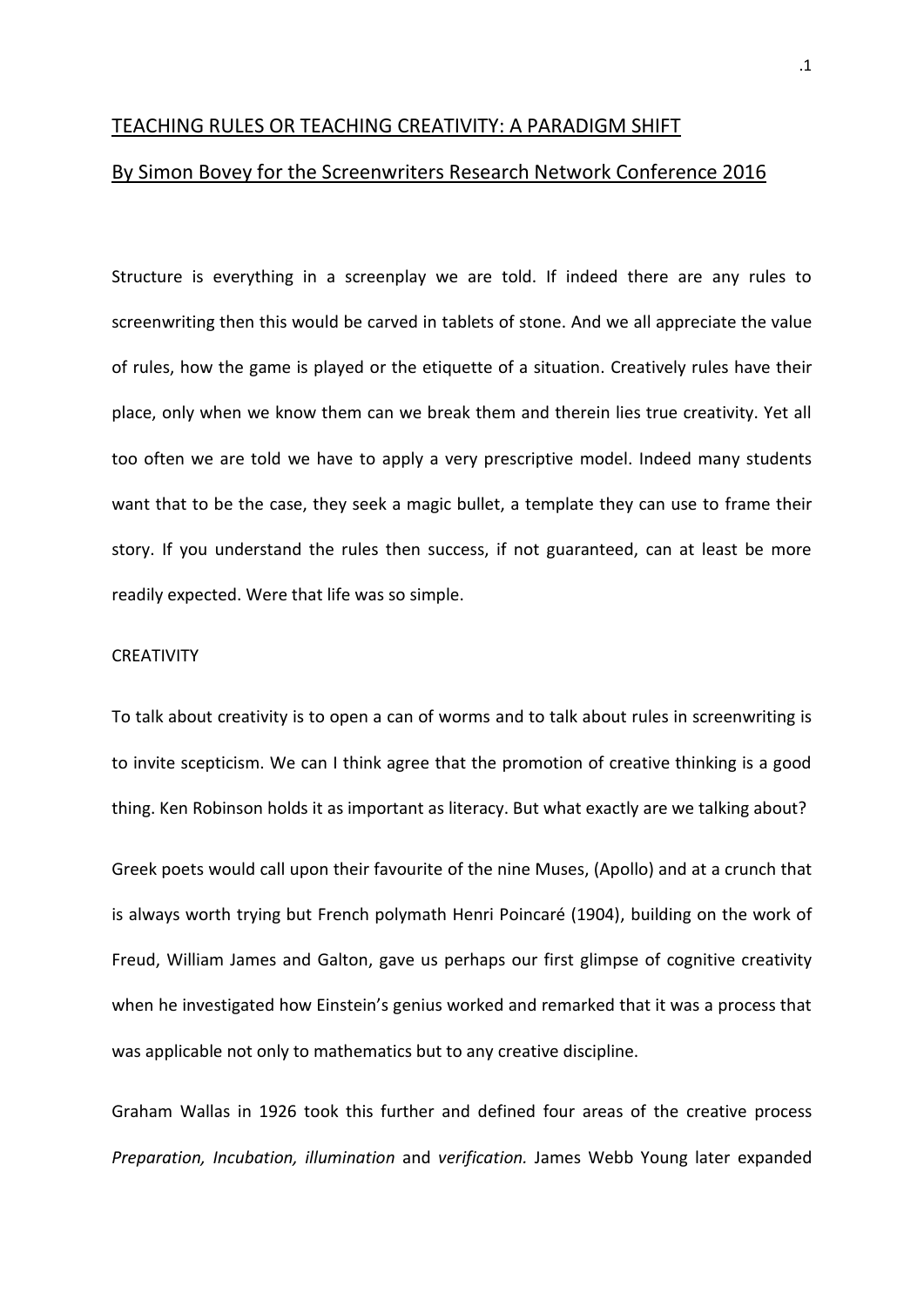this to a five-step outline. Firstly the systematic *gathering of raw material*, then '*digesting the material'* looking for relationships.

Thirdly, the simplest part and the one perhaps I and my students are best at, *unconscious processing*, an act that must have 'no effort of a direct nature.' The idea dates back to James, who coined the concept of fringe consciousness. T. S. Eliot called this mystical part of creativity "idea incubation." Tardif & Sternberg stressed that 'creativity takes time…the creative process is not generally considered to be something that occurs in an instant.' Recently John Cleese has similarly stressed the importance of time.

The fourth step, the one we pray for the most, is the *A-Ha moment*, out of nowhere the Idea will appear, usually when we are least expecting it. Finally Webb Young defined the fifth step as the *Idea versus reality* time. The hardest part, where the work must be done and many ideas start to wither on the vine.

Howard Gardner described creativity as the 'ability to solve problems and fashion products to raise new questions.' Lucas that it is a state of mind 'where all our intelligences are working together.' And Robinson that it is an 'imaginative process with outcomes that are original and of value.'

The real authority seems to be Dr Paul Torrance who became known as the father of creativity. After reviewing over fifty definitions of creative thinking he defined four criteria, Fluency, Flexibility, Originality and Elaboration.

Fisher noted that creativity is as much an attitude as it is a set of mental processes. It's about making original links. Bill Bernbach the legendary American advertising director captured the essence of JW Young's ideas with "creativity is just connecting things."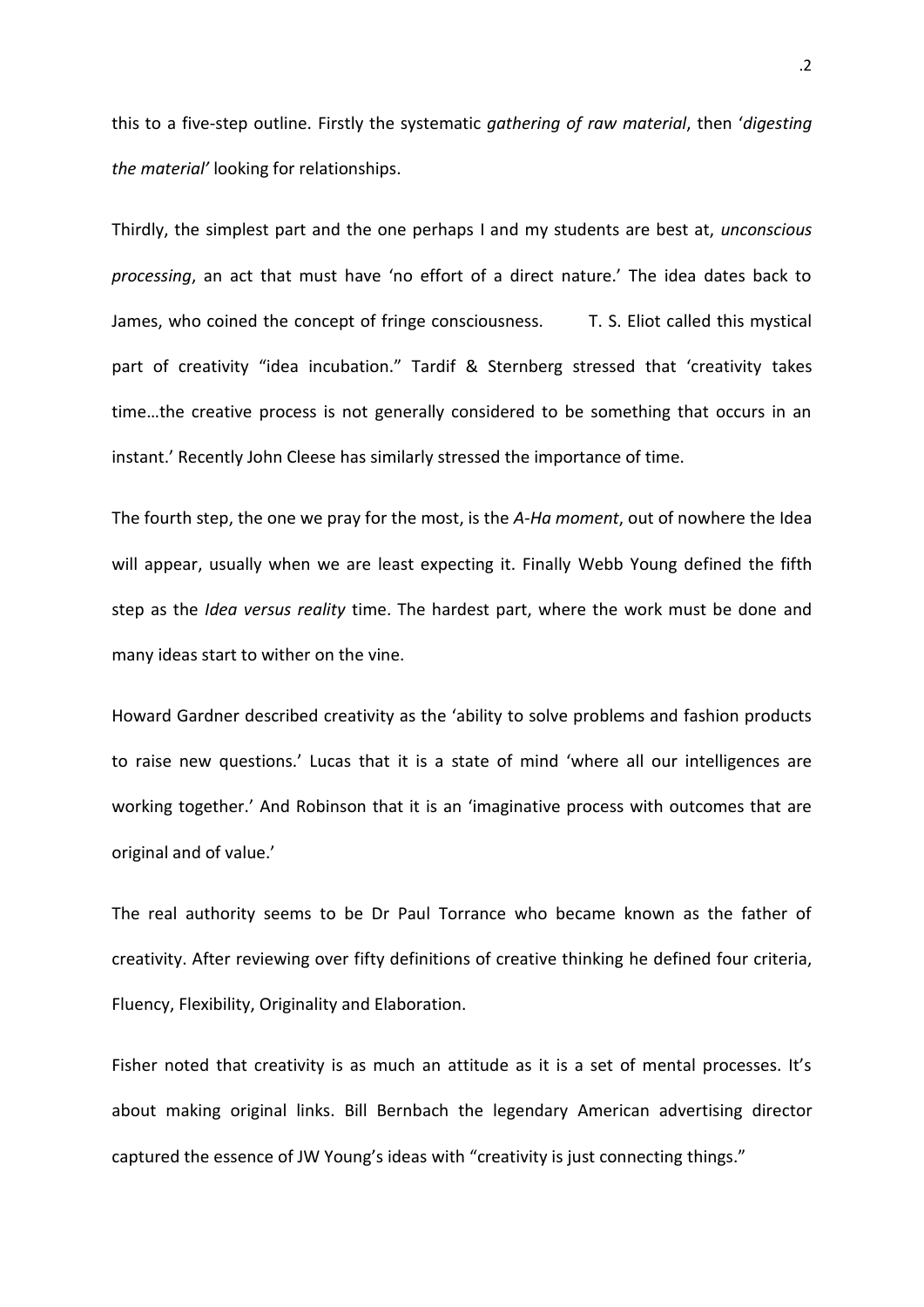Theories abound that we writers here will recognise as our everyday. A process emerges that governs creativity and in screenwriting process is everything.

### TEACHING RULES OR TEACHING PRINCIPLES

But that process has become highly systematised and prescriptive in its application. Personally I blame Aristotle. (He's dead so can't fight back) In the Poetics he proclaimed that 'most important of all is the structure of the incidents. For Tragedy is an imitation, not of men, but of an action and of life, and life consists in action.' Dick Ross noted at a Sources 2 workshop in 1997, that this is an approach to narrative that persists today, over two thousand years later. Character is subsidiary to action. And a focus on action leads us to consider plot. Even though Hardison believes Aristotle's sense was not what the performers do on the stage, but something closer to 'process', the damage was done. Bridget Connor's must read study found that most manuals argue Aristotle's work on story is foundational.

Why? Well, Syd Field wasn't the first to take Aristotle and create a method but he was perhaps the most successful with over half a million copies sold of his book *Screenplay: The Foundations of Screenwriting* (1979). Field outlined his view that successful screenplays are made up of three distinct divisions. The setup, confrontation, and resolution. A three act structure that helps us guide the action. What he called The Paradigm. Many others we know and love followed.

From Michael Hauge who claims Hollywood movies are simple. 'And here's the good news, whether you're writing romantic comedies, historical dramas or big budget science fiction, all successful Hollywood movies follow the same basic structure.' Too Linda Aaronson who uses the three-acts as the foundation for her section on narrative structure. The darling of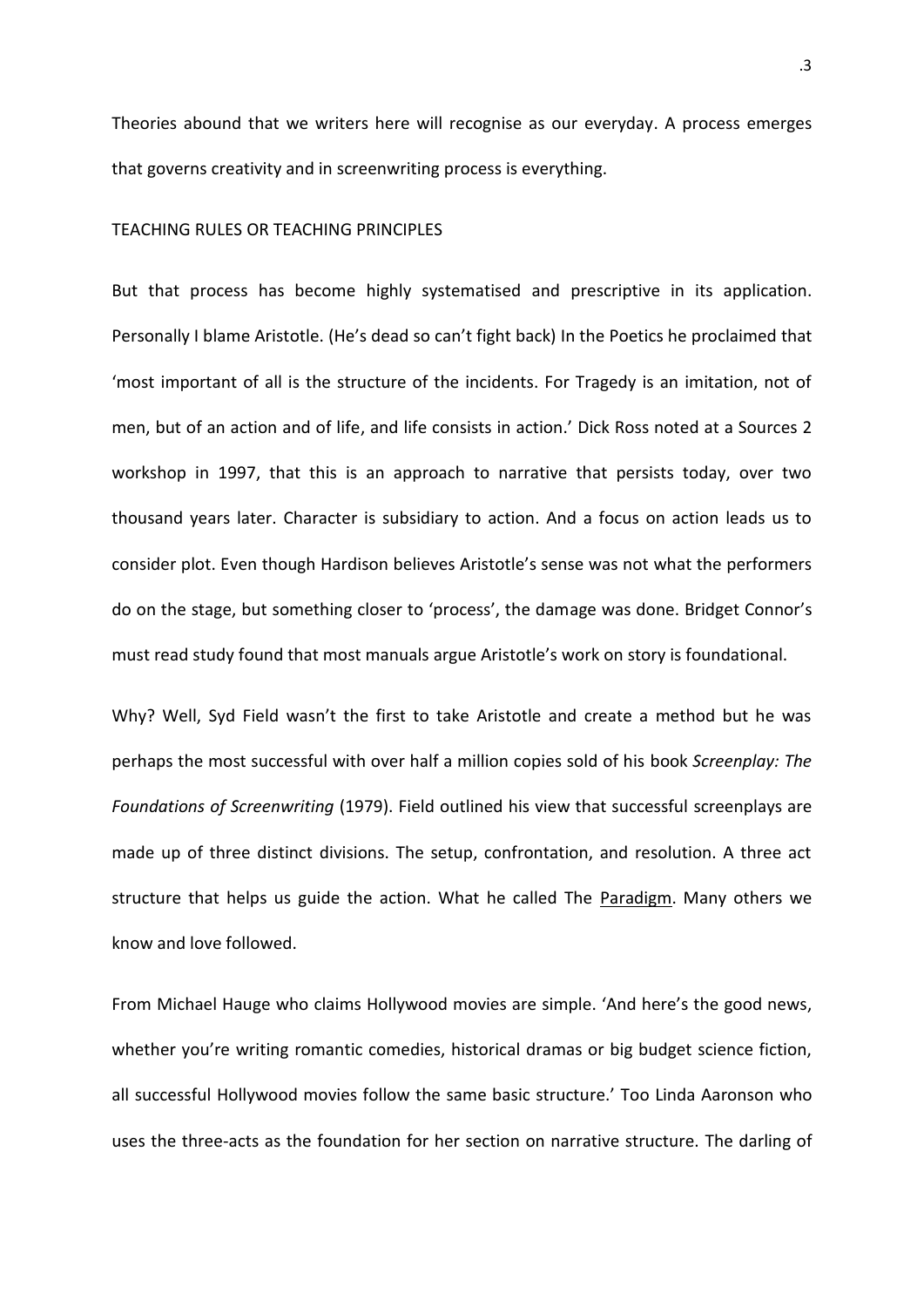European screenwriters Yves Lavandier. Gulino with his sequence technique. And my students' favourite, Blake Snyder who wrote the only book on screenwriting you'll ever need apparently.

Sandy Frank in The Inner Game of Screenwriting goes through 20 Archetypes and explains how to construct them and make any screenplay a hit.

The message endlessly espoused, Conor tells us, 'is that anyone can learn the craft of screenwriting by taking up the limited and repeated techniques offered. Adhering to the structural calculations and formulae upon which so many classic and successful films and television programs are based.'

And this host is now legion. Carmen Sofía Brenes calculated that between 2007 and 2012 more than 100 new books on screenwriting were accessioned to the United States Library of Congress. With titles ranging from the *Complete Screenwriting Course* to *Your Screenplay sucks!* Some are fine and interesting works but others have questionable legitimacy. We live in the age of what Phil Parker calls the 'new structuralists.'

For me these approaches are at best deluding and bring chimpanzees typing Hamlet to mind, and at worst dangerous, locking the student into only one form of expression. It's called a screen play so where is the 'play' when we have only one sandpit to go wild in.

But perhaps the tide is beginning to turn. In a recent addition to the pantheon by Charlie Harris he warns us that what his 'book will not give you is a one size fits all formula', and he goes on that 'a living screenplay comes from a process of discovery. A good writer learns to live with, indeed welcome, uncertainty.'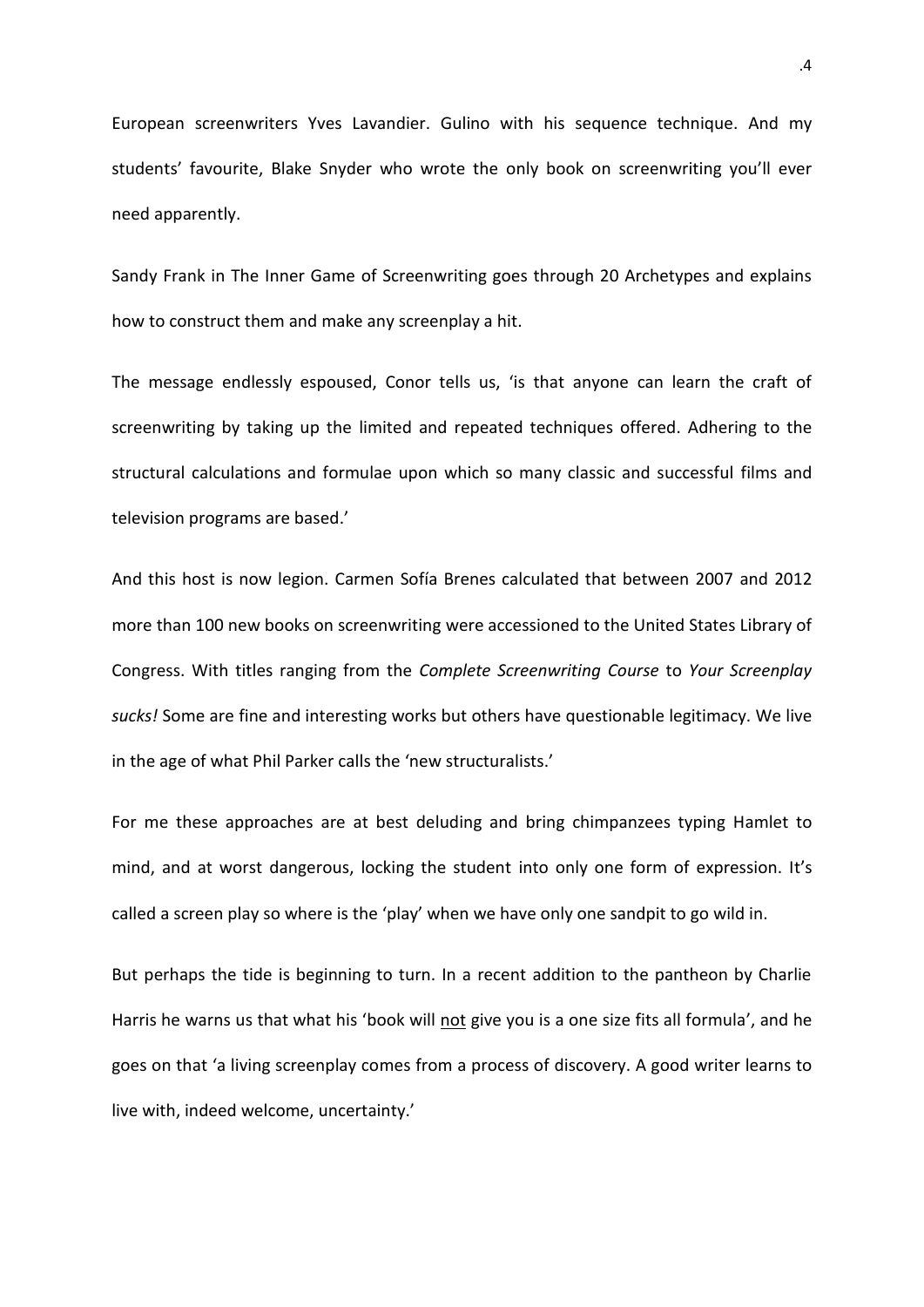On his popular blog *Script Gods Must Die*, writer director Paul Peditto has openly derided the effect Field has had on screenwriting alleging 'his system dictates that there is only one way to write a movie. And that is loco.'

A feeling echoed by Brütsch who after studying a great number of texts realised that there is 'a surprisingly low consensus on how to divide films into three acts. The discrepancies seem fundamentally due to the imprecision and vagueness of the paradigm's core ideas, and thus neither the functions ascribed to acts nor the concept of plot points appear to be valid tools for ensuring consistency in analysis.'

UCLA screenwriting lecturer Corey Mandell believes manuals to be deficient. 'Over the years I have brought in agents, managers and producers to speak to my UCLA classes,' he tells us, 'and they all pretty much say the same thing. They can spot a script written to one of the popular structure formulas a mile away, and these scripts almost never succeed.'

In a new book by Emmanuel Oberg, launched this week, he suggests that three act structure is optional. Of more importance is knowing what type of story you are trying to tell.

And we are all contributing to this systemisation of the craft in some way. Our own Iain Macdonald highlighted the fact that when grading screenplays our uncertainties about the aesthetic mean that we fall 'on more objective, technical-rational criteria.' So too when we look across the lecture theatre at all those earnest faces dreaming of screen glory, we must tell them something. Three act structure and its attendant turning points has a strong siren song, and of course it is essential, but we must also tell them what I think is best phrased by the screenwriter Samson Raphaelson who wrote The Jazz Singer and forty six other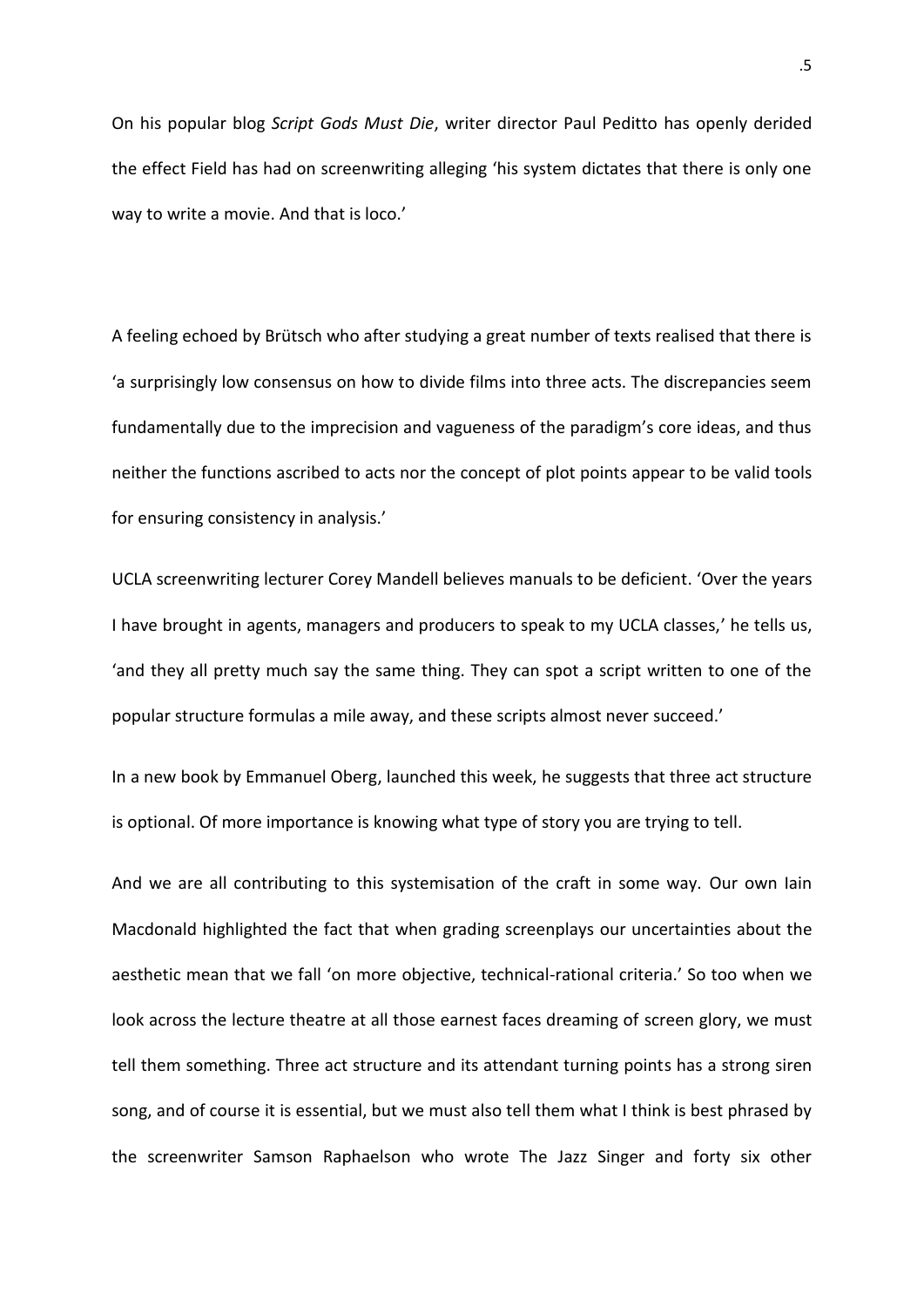screenplays, 'I am convinced that the essence of the matter is threefold **feeling, humanity and character.'**

Ian David found that 'recent advances in neuroscience have begun to unravel the part played by emotion in decision-making and creativity. All storytellers rely on emotion, but the screenwriter, conveying the essential narrative and technical information required to make a film, carries a unique burden. Screenplays must act as a bridge from the author to the audience, describing the narrative's capacity to evoke emotion through action and image.'

Murray Smith in his useful book wrote that 'We watch a film, and find ourselves becoming attached to a particular character or characters on the basis of values or qualities roughly congruent with those we possess, or those that we wish to possess, and experience vicariously the emotional experiences of the character.'

The cruelly neglected Wells Root who though a devotee of the three acts also urged us to 'Write a man or woman or child who is everybody, but who becomes in your dramatic story an absorbing variation, a striking original.'

'Start with the heart of any drama', said Lajos Egri '…its characters. Character is the vital material with which an author must work.' And to be fair it is there in many of the volumes I have criticised. Mckee believes this argument to be 'specious'. 'Structure is character; character is structure.' Syd Field (1984) too believed that

*'Good character is the heart and soul and nervous system of your screenplay. It is through your characters that the viewers experience emotions, through your characters that they are touched…'*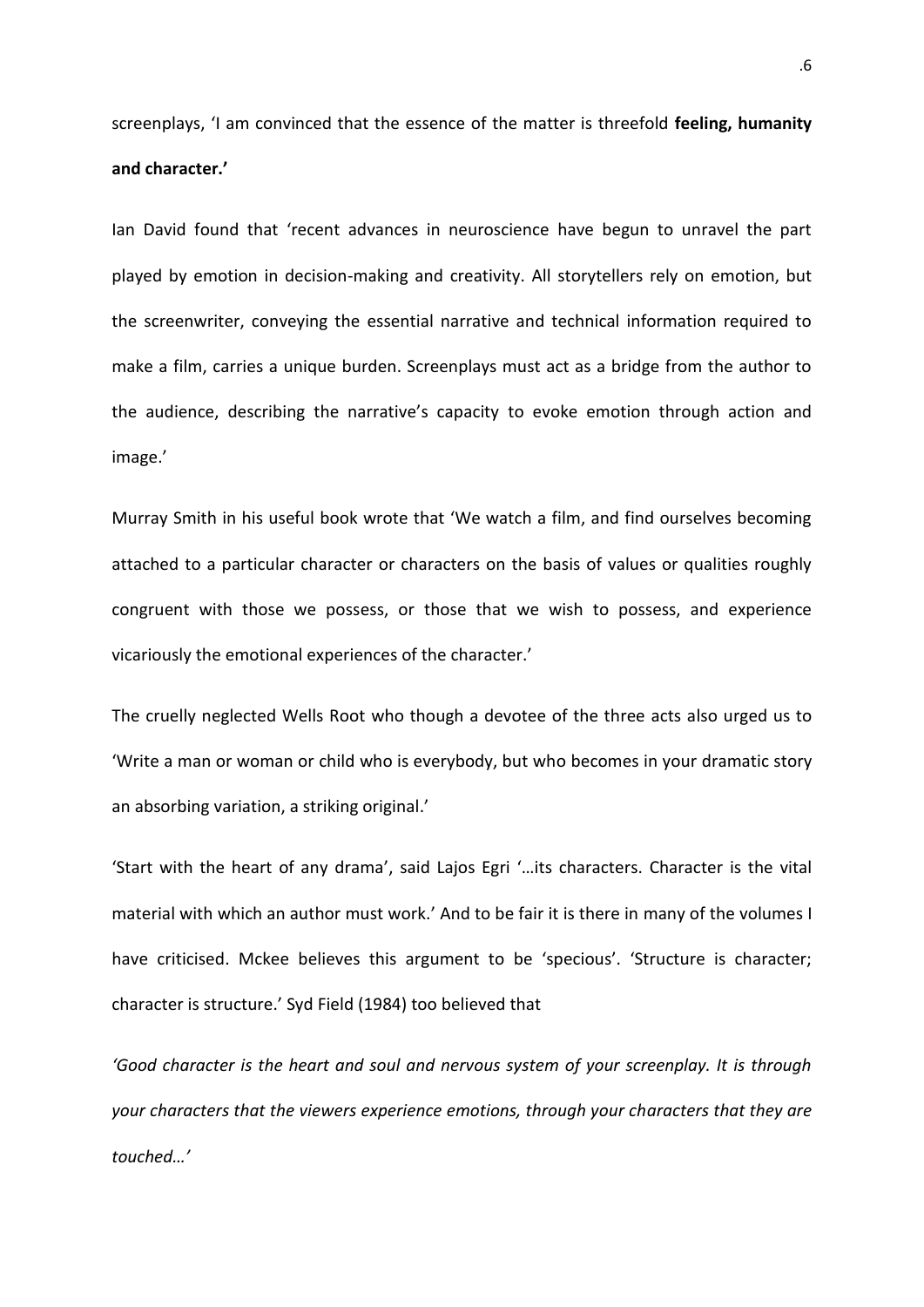So, the script Gods should not die, but perhaps we should worship them a little less. These paradigms the books ask us to adhere to are not wrong but should they be rules? Mckee again highlighted that 'Story is about principles not rules.' How then do we address the balance in the lecture room, in the tutorial?

### TO TEACH IS TO BE

There is a profundity of educational research and literature on producing a creative environment. In 2013 Dan Davies and others made a systematic study of 32 papers to identify the key conditions that are most effective in promoting creative skills. The three broad themes that emerged are 'the physical environment, the pedagogical environment and the role of partnerships outside.'

The physical environment is a university, doesn't get much better than that. The pedagogical environment is down to us. As I have shown principals and methods to write we have in abundance but it's the method we teach with that concerns me here. I hold on to Einstein's quote 'it is the supreme art of the teacher to awaken joy in creative expression…' If we wish to teach creativity then first we have to teach creatively. Fautley and Savage in 2007 identified nine key elements that are required to do just that - Be an inspiration, easier said than done, Know your subject, continue learning yourself, make connections, have high expectations, stimulate curiosity, encourage, give them time and finally find your own style.

Day characterises the qualities of a passionate teacher more succinctly, a knowledge of what they teach, and self-knowledge so as to allow an emotional connection to their students. And this I think is paramount. When we examine the contributing factors that can stifle creativity, not just in our students but in all of us, they are a fear of making mistakes, a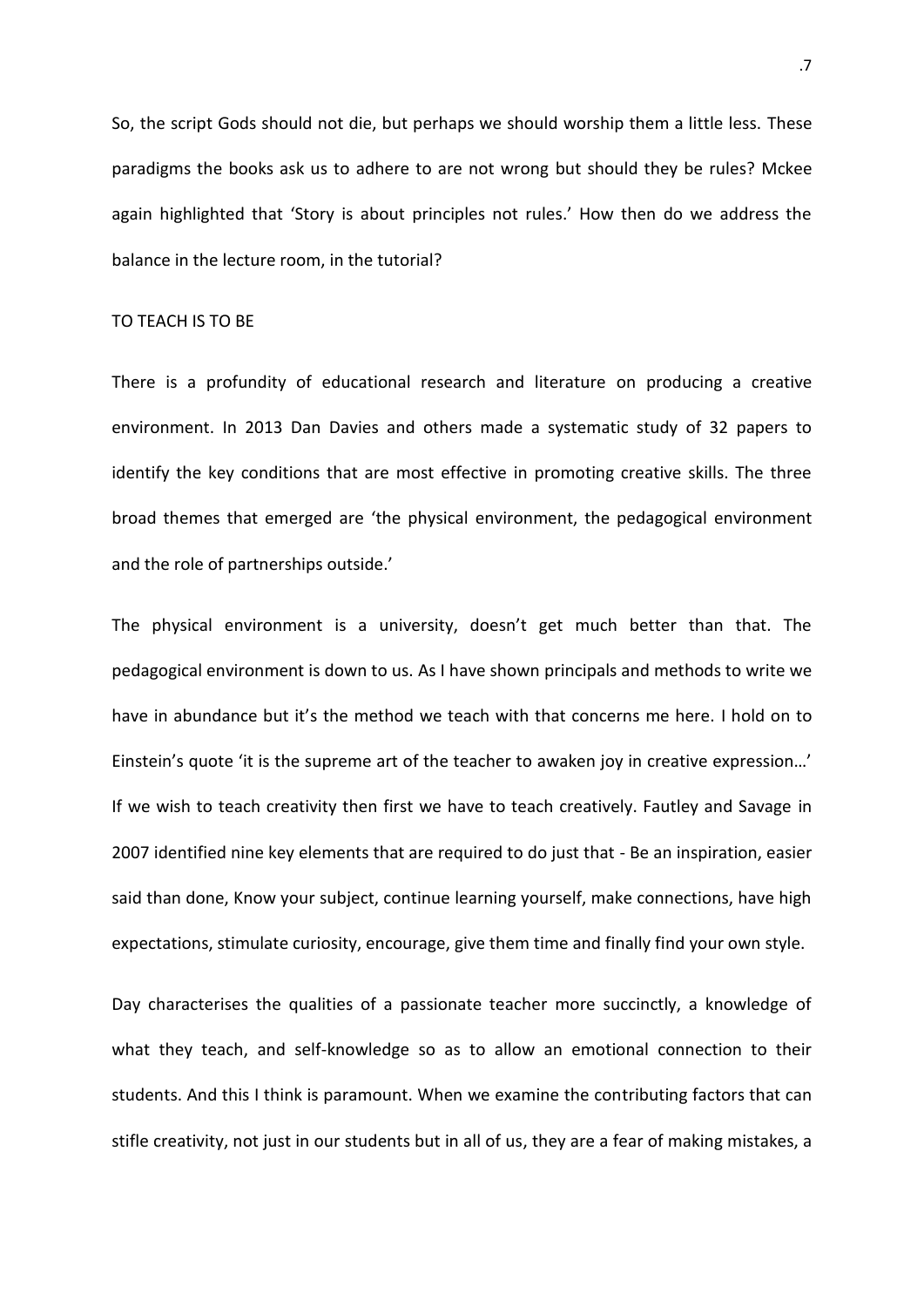dread that we are not very good and a judgemental environment. Those first two are with us from cradle to grave no matter what our success but they are issues we can tackle head on and we must do.

Remember we are asking students to share their story ideas at the birth of those ideas. It is often work that is highly personal, close to their heart and perhaps existentially challenging. Both student and project are fragile. The wrong word, the ill-judged criticism, can result in something dear being cast aside and worst still a student left feeling they have no ability. We must, through our passion and our knowledge make ourselves as 'tenderly vulnerable', to quote Liston, as they are. In this way the physical space and the pedagogical are embracing, nurturing and fun, an environment to screen play.

The outside world is harder to manage. We have students away from home, family and friends. So at Worcester we extensively use peer review. Not just to challenge the material, but also to help the students build new creative support networks. An interesting report by Sue Clayton at Royal Holloway found that peer review was where 'creative ideas are not seen as coming from an indefinable site of private imagination; nor do they come from the precepts of industry *how to* books. They come out of each writer's complex and unique history and practice.' It's Disney's technique of 'displayed thinking', where ideas are incubated by a continuous process of brainstorming during which the originators of the idea allow others to add their input.

Thorne recognised that 'What young people need is guidance, coaching and the sharing of wisdom. (They) need to own and take responsibility for their own learning.' And part of that is giving them the right tools. Just as Fleming threw light on how students learn differently, so too have I seen them respond to different tools for structure and character. We all have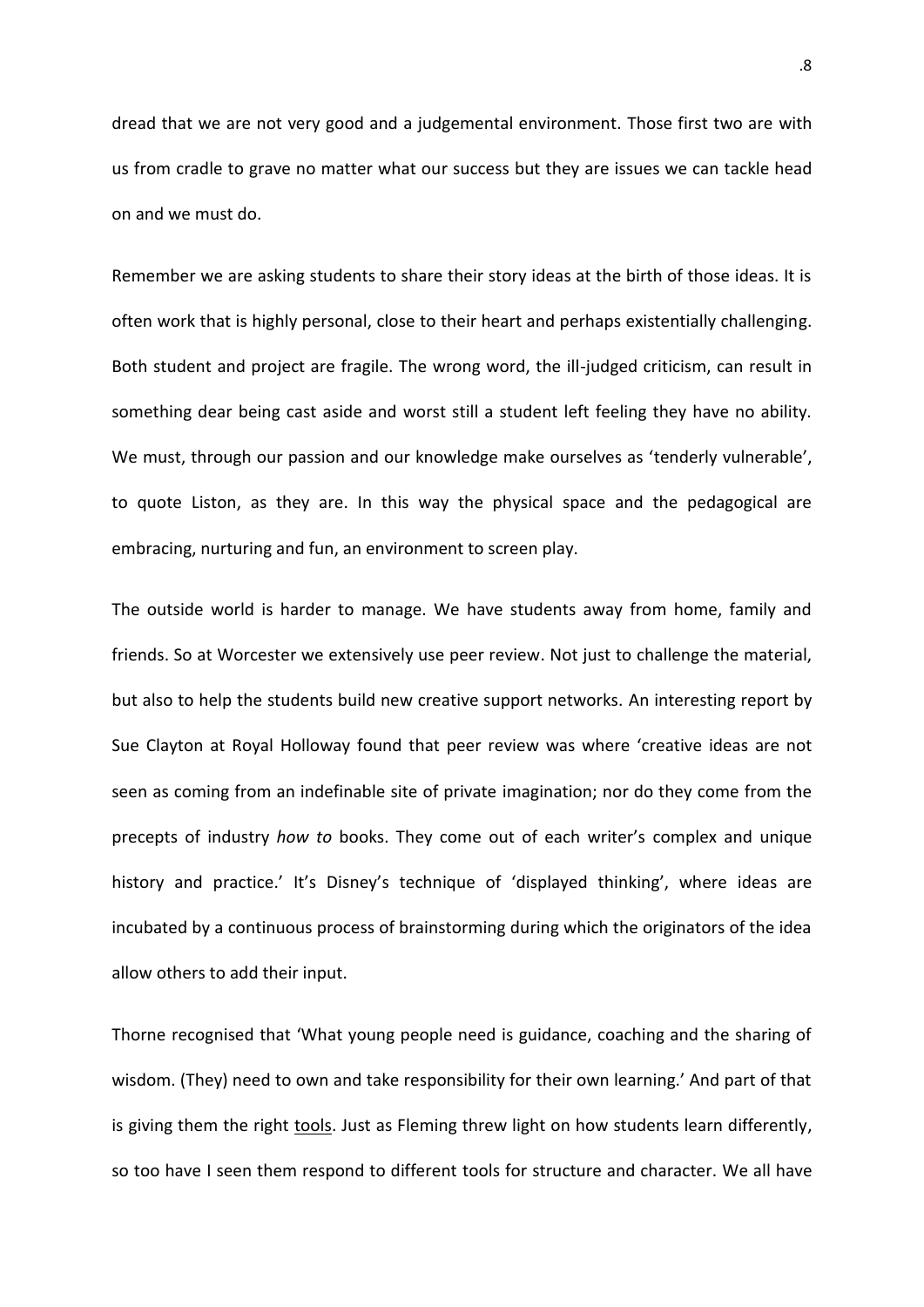our favourite screwdriver but there are more in the box than the manuals would have us believe.

The number of films that have used The Kübler-Ross model, or the five stages of grief, is a matter of record. From *Groundhog Day* to *The Babadook*. Gustav Freytag's triangle is simplicity itself and often referred to as the model of all narrative and dramatic structure.

Then there's Hegelian dialectic that outlines three stages of development: a thesis, an antithesis and then the tension between the two resolved by synthesis. *Legally Blonde* brilliantly uses this to chart the change in its main character Elle Woods.

The heart of the program of personal recovery for Alcoholics Anonymous, or the Twelve Steps, describes a structure and process that ultimately changes the lives of those that follow it. From hopeless to hopeful. Or death from sclerosis of the liver like Nick Cage in *Leaving Las Vegas.*

Another useful tool is Carl Jung's categories of psychological function which can help shape characters and create interesting paradoxes and, more importantly, conflicts.

Maslov's triangle to help us define what type of story we want to tell and many others we can steal and adapt. CBT therapy, treatment for addictive tendencies, even approaches to marketing strategies and action research. Tools are everywhere. The secret, as my carpentry teacher was so keen to drive home, is to use the right tool for the job. Finding it is an act of creativity in itself.

Francis Ford Coppola believes that 'Although knowledge of structure is helpful, real creativity comes from leaps of faith in which you jump to something illogical. But those leaps form the memorable moments in movies.'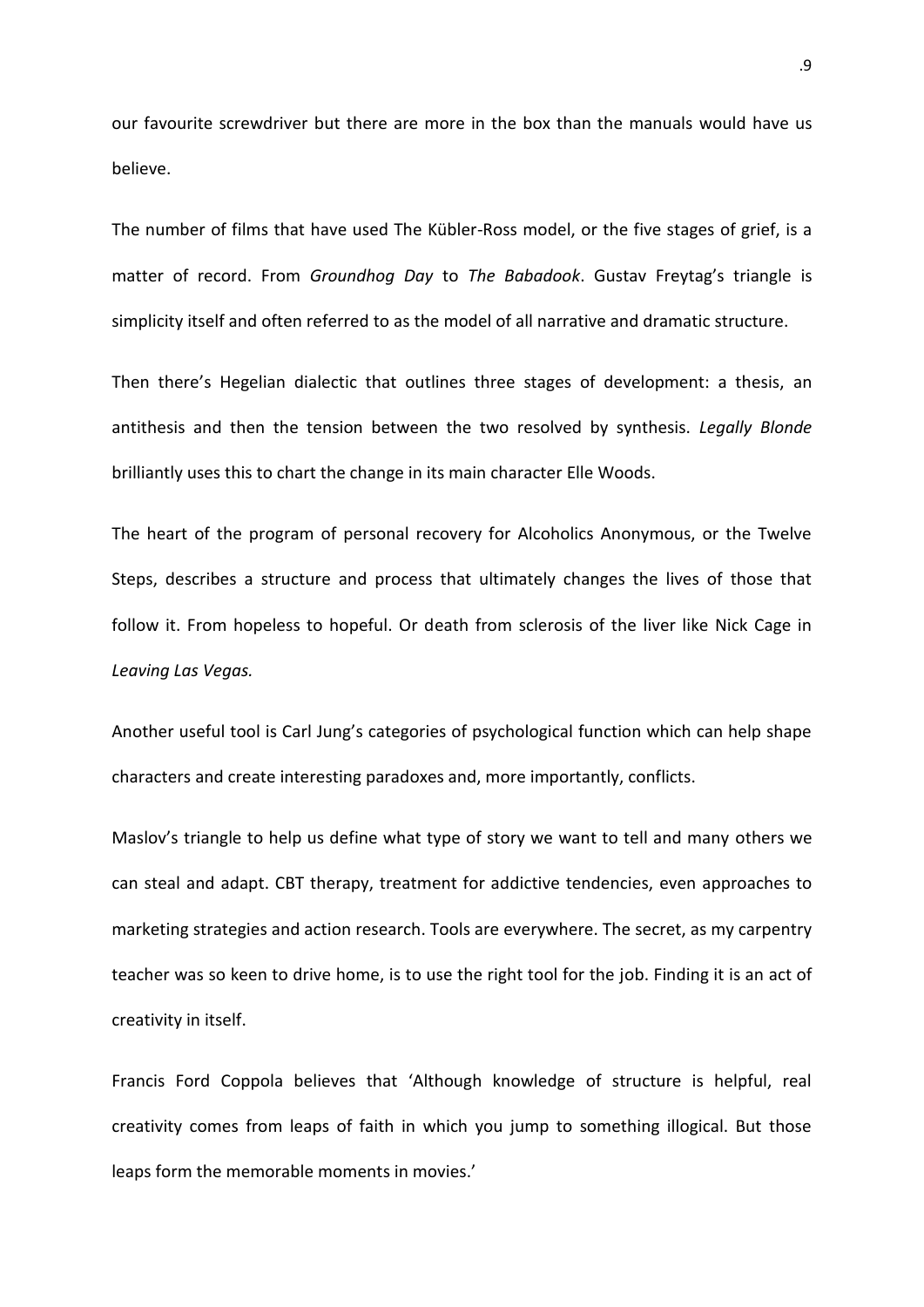Moments that arise from great scenes charged with emotion. Craig Batty in *Movies that Move Us* acknowledges that in the monomyth 'action is intrinsically linked to character development, or emotional transformation.'

A structure of emotional truth.

So if there is a rule, it's be true. Find the reality in the portrayal of emotional responses to events, care about how someone would react in that situation and treat it honestly. Filter that through your eye.

Charles Harris (2014) defined it beautifully. 'Write until a pattern begins to emerge, a style, something that is different, original and yet truthful. You.' That is the key principle to both being creative and teaching creativity.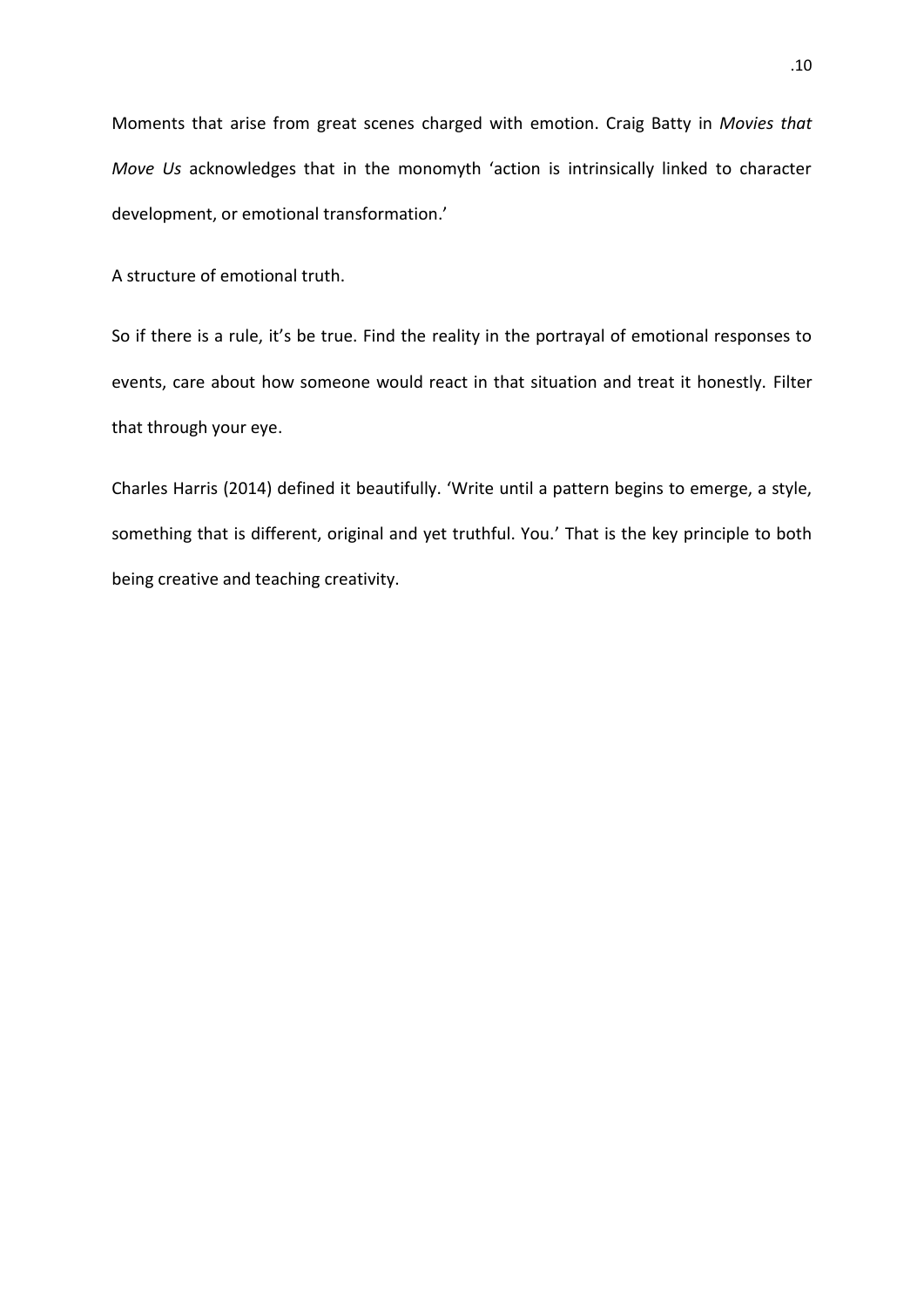# REFERENCES

Stephen Bowkett, 100 ideas for teaching creativity ([n.p.]: Continuum International Publishing Group, 2005).

Unlocking Creativity Teaching Across The Curriculum, ed. by Ed Robert Fisher & Mary Williams ([n.p.]: David Fulton, 2004).

Henri Poincaré, The Foundations of Science: Science and Hypothesis, the Value of Science, Science and Method (public library; free download, 1904)

Ellis Paul Torrance, The Manifesto: A Guide to Developing a Creative Career ([n.p.]: Greenwood Publishing Group, 2002).

Daniel Goleman, Working with Emotional Intelligence (Bloomsbury, 1998)

James Webb Young, A Technique for Producing Ideas: The simple, five-step formula anyone can use to be more creative in business and in life! (Waking Lion Press (1939)

Robert W. Weisberg, Creativity: Understanding Innovation in Problem Solving, Science, Invention (Wiley, 1986)

Sigmund Freud and Josel Breuer, Studies on Hysteria (1895)

William James, The Principles of Psychology (1890),

Francis Galton, Hereditary Genius (1869)

John Cleese on Creativit[y https://www.youtube.com/watch?v=DMpdPrm6Ul4](https://www.youtube.com/watch?v=DMpdPrm6Ul4)

Ken Robinson TED talk (2006) https://www.ted.com/talks/ken\_robinson\_says\_schools\_kill\_creativity?language=en

Jonathan Savage and Martin Fautley, Creativity in Secondary Education (achieving Qts). (Exeter: Learning Matters, 2007)

Bill Lucas, 'Creative Teaching, Teaching Creativity and Creative Learning', Creativity in education (Continuum, 2001) pp 35-44.

Howard E. Gardner, Creating Minds: An Anatomy of Creativity Seen Through the Lives of Freud, Einstein, Picasso, Stravinsky, Eliot, Graham, and Ghandi (New York: Basic Books, 1993)

Aristotle, The Poetics IV (Penguin Classics; New Ed edition, 1996)

O. B. Hardison, Aristotle's Poetics (Prentice-Hall, 1968)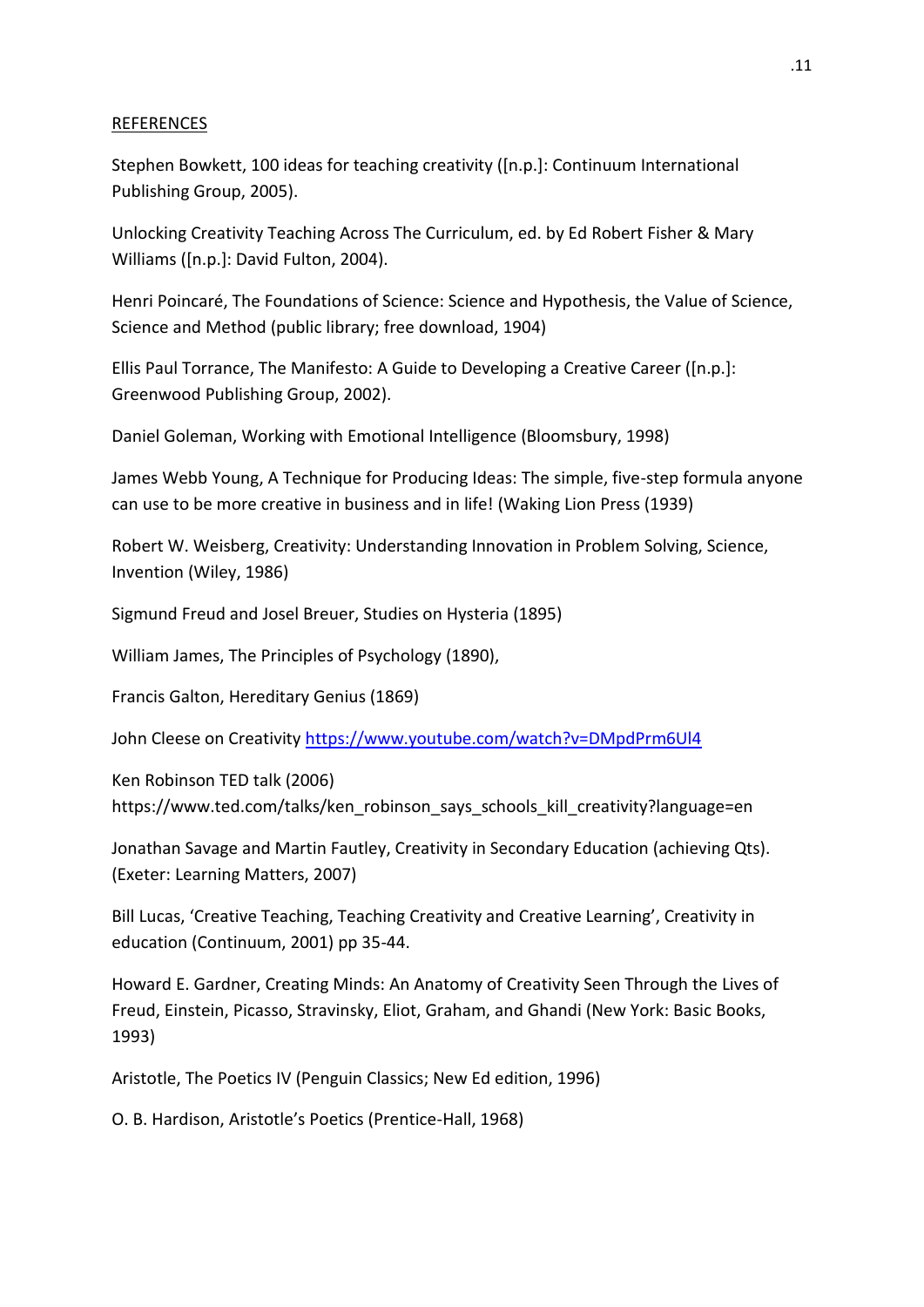Paul Peditto, The Syd Field Question (accessed: April 6, 2016) http://www.scriptgodsmustdie.com/2016/04/the-syd-field-question/

Mark O. Lewis & Richard Elaver, Managing and Fostering Creativity: An integrated approach (The International Journal of Management Education, 2014)

Bridget Conor, Gurus and Oscar Winners: How-To Screenwriting Manuals in the New Cultural Economy (Television & New Media 2014) Vol. 15(2) 121–138

John Caldwell, Production Culture: Industrial Reflexivity and Critical Practice in Film and Television. (Durham: Duke University Press, 2008)

Michael Tierno, Aristotle's Poetics for Screenwriters. (New York: Hyperion, 2002)

Craig Batty, Screenwriting studies, screenwriting practice and the screenwriting manual. (New Writing 13(1):1-12, January 2016)

Syd Field, Screenplay: The Foundations of Screenwriting: A Step-by-Step Guide from Concept to finished Script. (Delta, 2005)

Robert McKee, Story: Substance, Structure, Style, and the Principles of Screenwriting. (Methuen, 1997)

Christopher Vogler, The Writer's Journey: Mythic Structure For Writers (Michael Wiese Production; Third Edition, 2007)

William Goldman, Adventures in the Screen Trade (Abacus; 2Rev Ed edition, 1996)

David Trottier, The Screenwriter's Bible (Silman-James Press (US); 6th Revised edition, 2014)

Linda Seger, Making a Good Script Great (Silman-James Press, U.S.; 3rd Revised edition, 2010)

Michael Hauge -- Writing Screenplays That Sell (HarperCollins Publishers; 20th edition, 2011)

John Truby, The Anatomy of Story (Faber & Faber, 2009)

Jeff Bollow, FAST Screenplay (online system) http://fastscreenplay.com/about-us.html

Yves Lavandier, Writing Drama (Le Clown & L'enfant, 2005)

Marilyn Horowitz, How to Write a Screenplay in 10 Weeks (Horowitz Creative Media, Incorporated; Workbook edition, 2008)

Blake Snyder, Save the Cat (Michael Wiese Productions, 2005)

William C. Martell – Secrets Of Story: Well Told (Screenwriting Blue Books Book 4) Kindle Edition (First Strike Productions, 2013)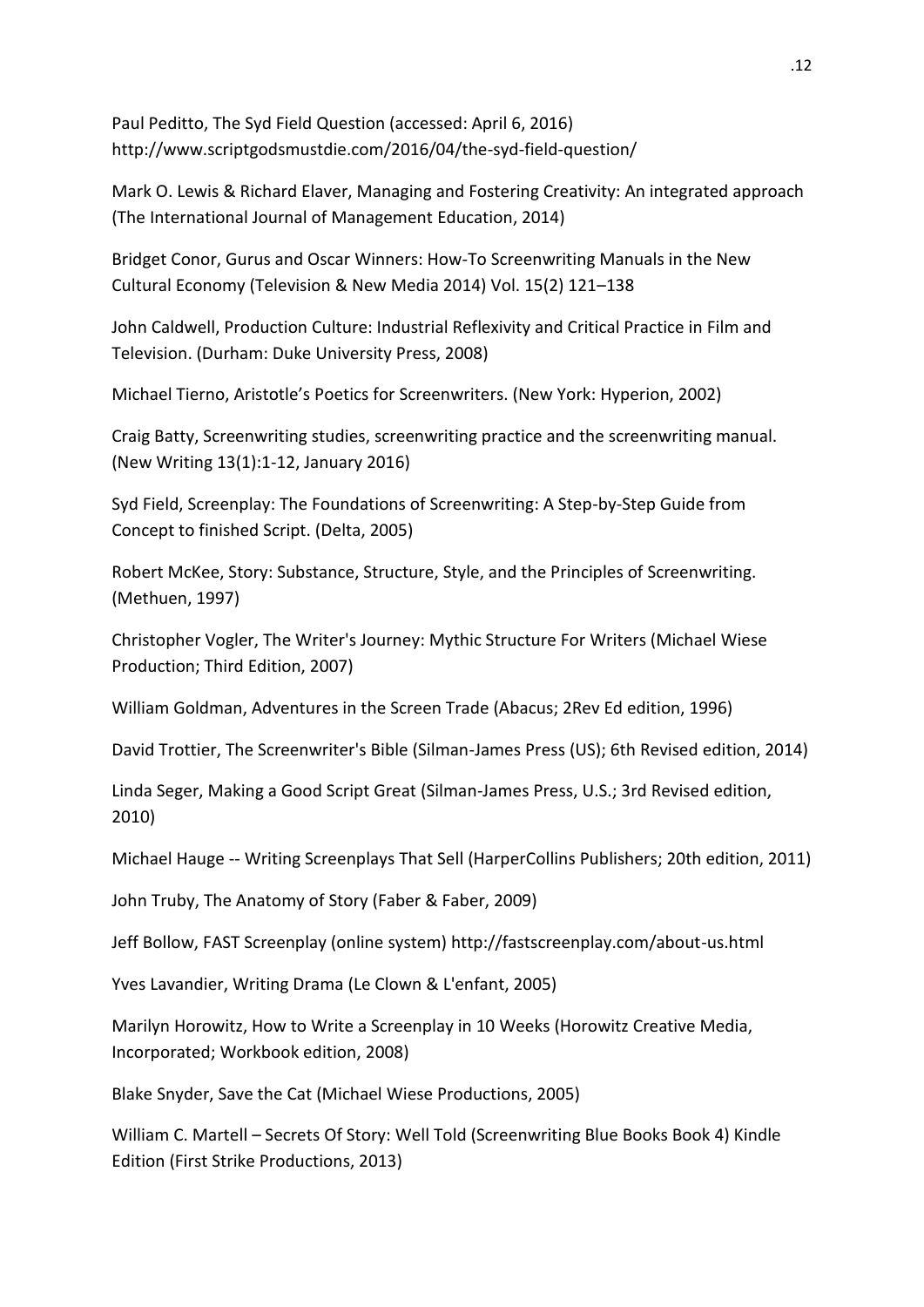Wells Root, Writing the Script: Practical Guide for Films and Television (Holt Henry & Co, U.S. 1987)

Richard Walter, Essentials of Screenwriting: The Art, Craft, and Business of Film and Television Writing (Plume, 2010)

John Howard Lawson, Theory and technique of playwriting (Hill and Wang, 1965)

Paul Gulino, Screenwriting: The Sequence Approach (Continuum International Publishing Group Ltd.; New Ed edition, 2004)

Jurgen Wolff, Successful Scriptwriting (Writer's Digest Books, 1991)

Carmen Sofía Brenes, Quoting and Misquoting Aristotle's Poetics in Recent Screenwriting (2014)

http://www.academia.edu/17314705/Quoting\_and\_Misquoting\_Aristotle\_s\_Poetics\_in\_Re cent Screenwriting Bibliography

Sandy Frank, The Inner Game of Screenwriting: 20 Winning Story Forms (Michael Wiese Productions, 2011)

Ian W. Macdonald, The assessment of creative screenwriting in Higher Education (Journal of Media Practice, 2001, 2:2, 70-82)

Matthias Brütsch, The three-act structure: Myth or magical formula? (Intellect. Journal of Screenwriting, Volume 6, Number 3, 1 September 2015, pp. 301-326)

Lajos Egri, The Art of Dramatic Writing (Simon & Schuster, 19460

Barbara Norden, How to Write a Play or Can Writing be Taught? (Third Text, Vol. 21, Issue 5, September, 2007, 643–648)

Syd Field, The Screen-writers Workbook (Dell Publishing, 1984)

Laurie H. Hutzler, Reason Overwhelmed: The Emotional Journey in Three Films (ScriptWriter Magazine, 2004, No. 18, pp. 42–45)

Murray Smith, Engaging Characters: Fiction, Emotion, and the Cinema (Oxford University Press, U.S.A. 1995)

Lew Hunter's Screenwriting 434, The Industry's Top Teacher Reveals the Secrets of the Successful Screenplay (Berkley US; Rev. Perigee Trade Pbk. Ed edition. 2004)

D. Liston, Love and Despair in Teaching (Educational Theory 50, 1: 81 – 102, 2000)

Christopher Day, A Passion for Teaching (Routledge Falmer London, 2004)

Robert J Sternberg, The Nature of Creativity (Creativity Research Journal, 18(1), 87-98, 2006)